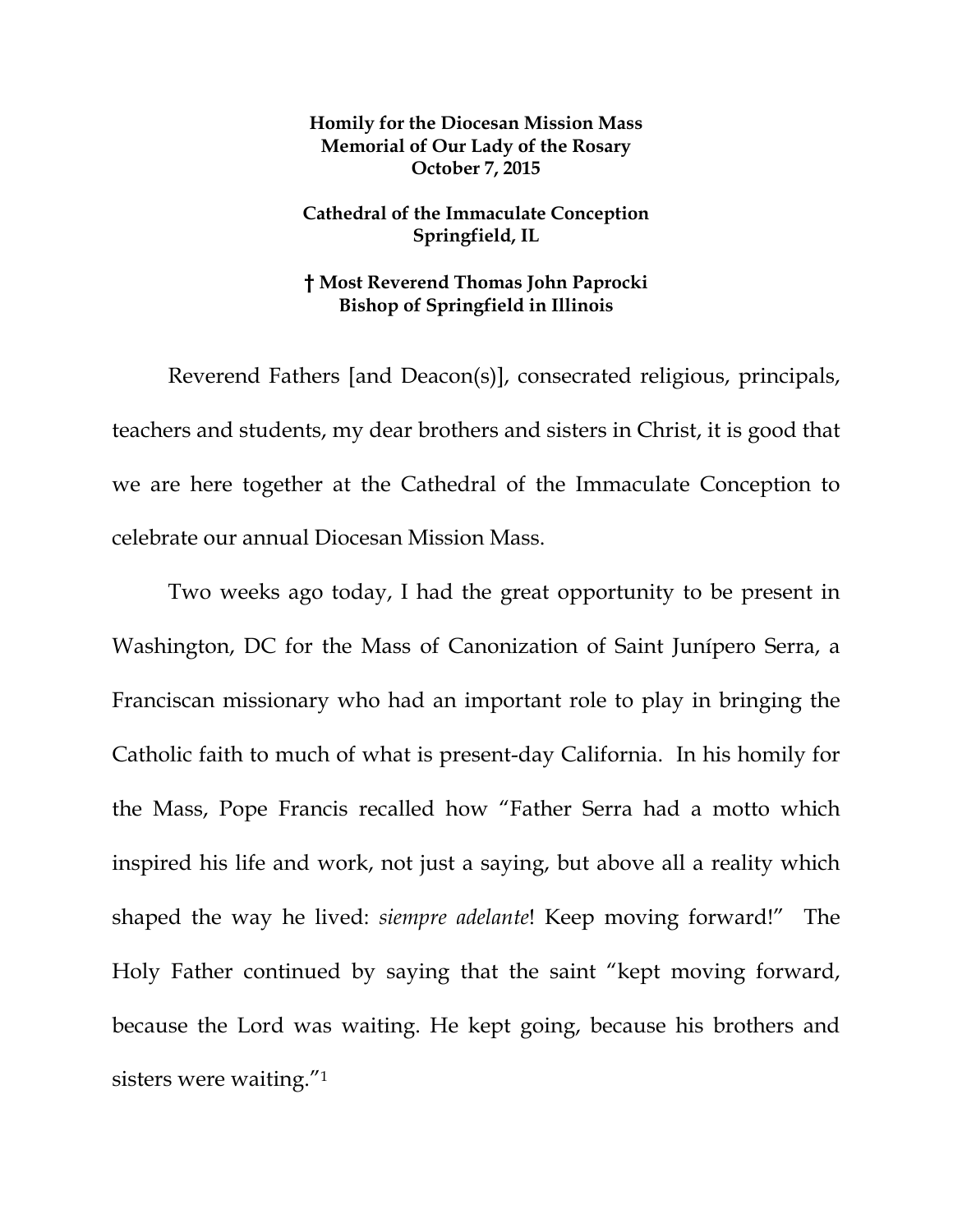This is at the heart of what it means to be a missionary. To be a missionary is to move forward, because our brothers and sisters are waiting, whether they know it or not, for the Good News of the Gospel and the love of God. In the case of Father Serra, he was going to people who had never heard the Gospel message and were being introduced to it for the first time. But we can also say that missionaries move forward to bring the message to those who *have* heard the Gospel already, because it is always important for that Good News to be repeated, so that it is not forgotten or seen as something of little importance that only gets spoken about occasionally.

In this regard, Saint Francis of Assisi is said to have instructed his brothers, "Preach the Gospel always, and if necessary, use words!" That is wise advice, but one of the pitfalls of this saying is that it can be used as an excuse for not talking about one's faith, thinking that the Gospel is being sufficiently preached by one's good example. The problem with this is that often words are indeed necessary. We can do all kinds of good things for a variety of reasons, but if we want people to know that our good deeds are motivated by our Catholic faith, we have to say so expressly!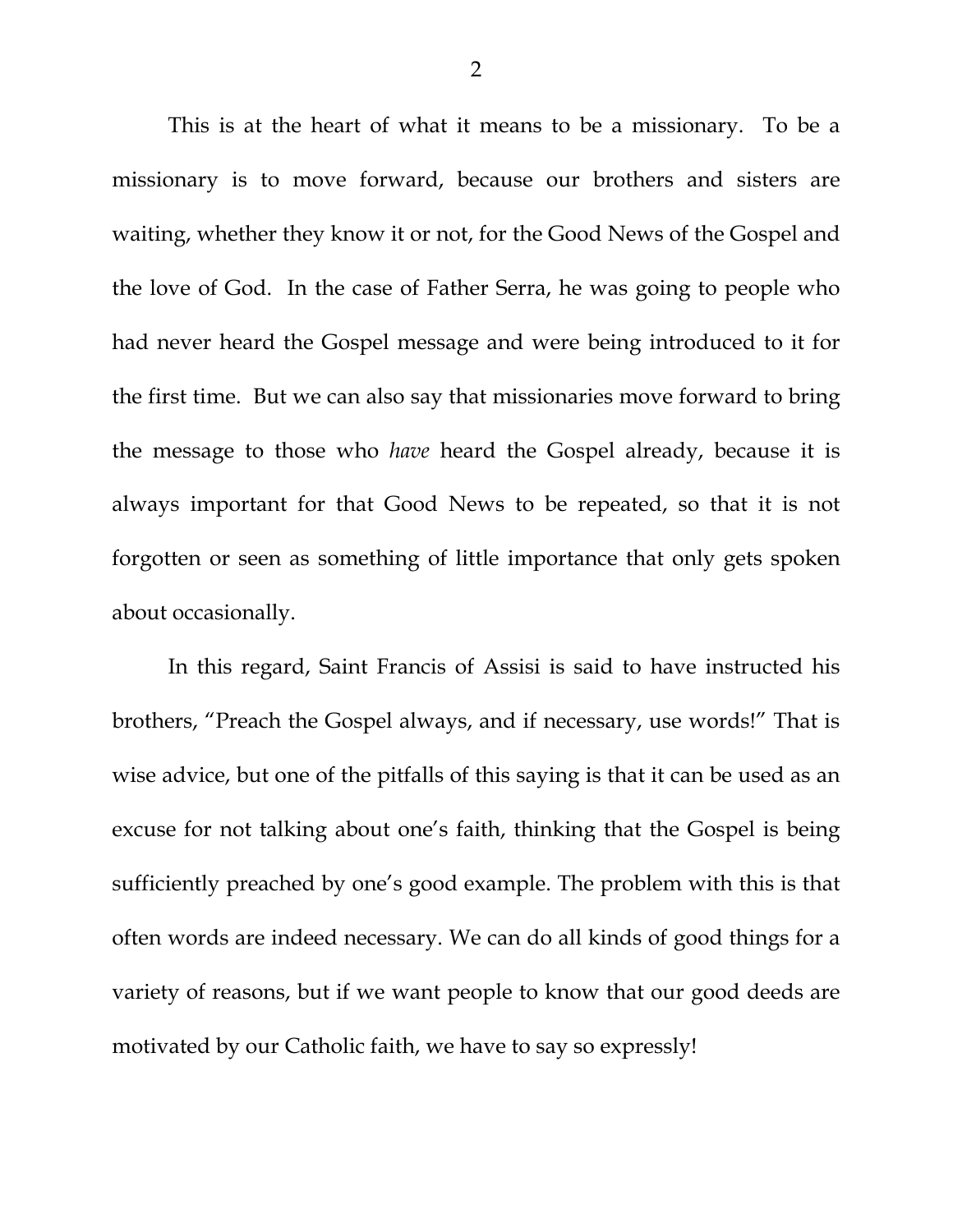Using words along with our good deeds is essential to the missionary activity of the Church. Missionaries have traditionally built relationships with people by establishing schools, caring for the sick and feeding the hungry. But if they wanted people to join the Catholic Church, missionaries needed to tell them about their Catholic faith that motivated their good works, following the example of the love of Jesus Christ in caring for those in need (see *Matthew* 25:40). Otherwise, the motivation behind their good deeds would not have been recognized as being related to putting their faith into action. On the other hand, if we only talk about faith but don't put it into practice through our good works, our faith is empty. As we read in the letter of Saint James, "Faith of itself, if it does not have works, is dead" (*James* 2:17).

When we understand mission in this way, we can see how it is something that is not reserved just for those who are so-called "specialists" in doing mission work. While there is indeed a need for people to be those missionaries who journey to far off places to spread the faith, there is also a great need for the mission to take place right here so that people can constantly be reminded of that Gospel message. We are all capable of engaging in this type of missionary work.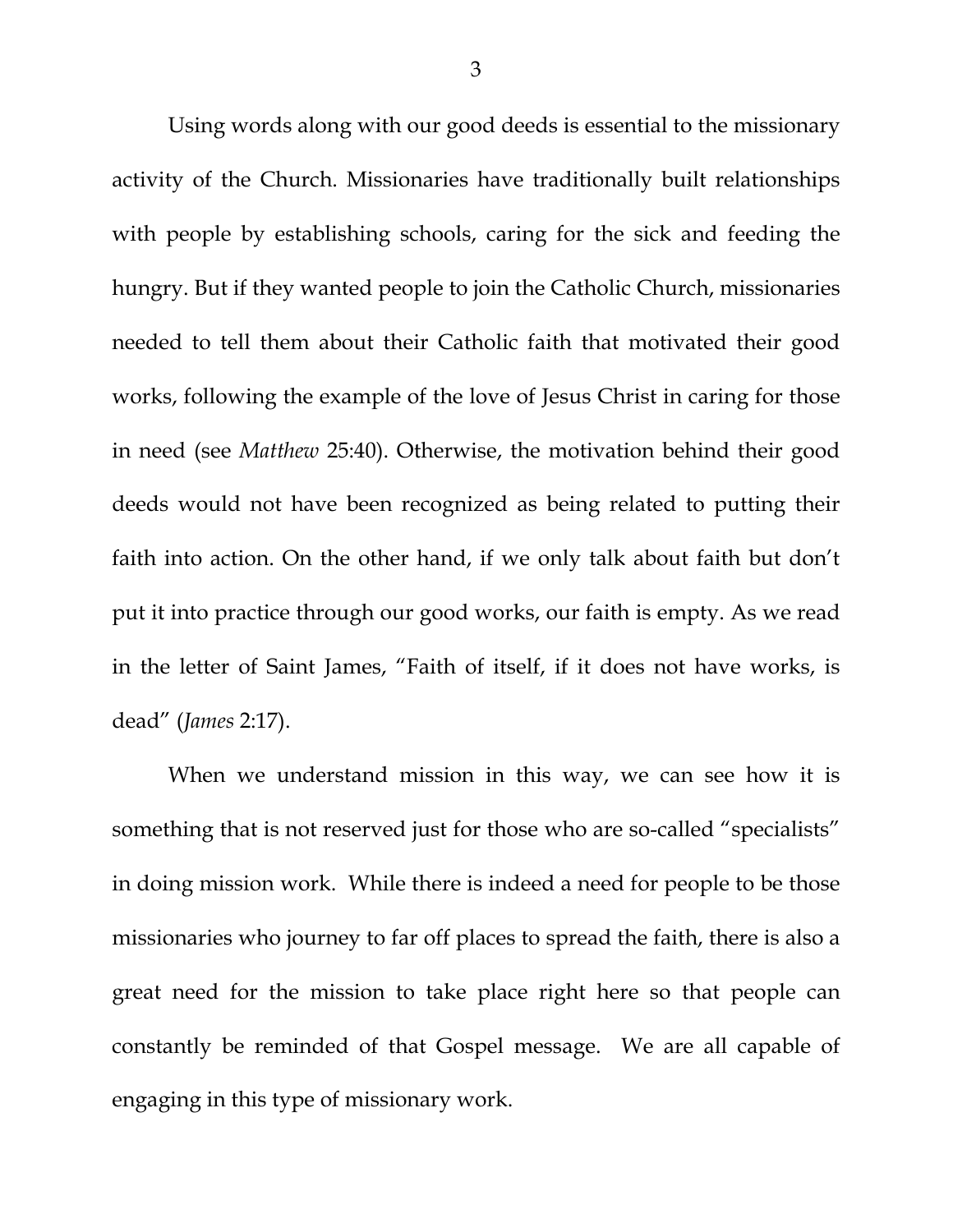Pope Francis tells us that "anyone who has truly experienced God's saving love does not need much time or lengthy training to go out and proclaim that love."2 In other words, we cannot say that we are too young or inexperienced to be missionaries. All that we need to begin is that experience of God's love, which is made available to us every day in so many ways, especially when we come to Mass.

 Our first reading for today's Mass offers a good insight for us to remember as we speak about missionary work. We have this humorous story about how Jonah is acting rather childishly, as he complains to God about a plant that had been providing him with shade dies overnight. Jonah had also been upset with God for not destroying the city of Nineveh as planned. You could say that he was in a foul mood.

 The Lord then calls Jonah back to reality, showing him how foolish it is to be so concerned about a little plant and not be concerned over the lives of "more than a hundred and twenty thousand persons" (Jonah 4:11) from the city of Nineveh. The Lord is reminding Jonah that human beings are the special object of God's love, and how Jonah should have that same love for people and not be so occupied with things that bring him comfort.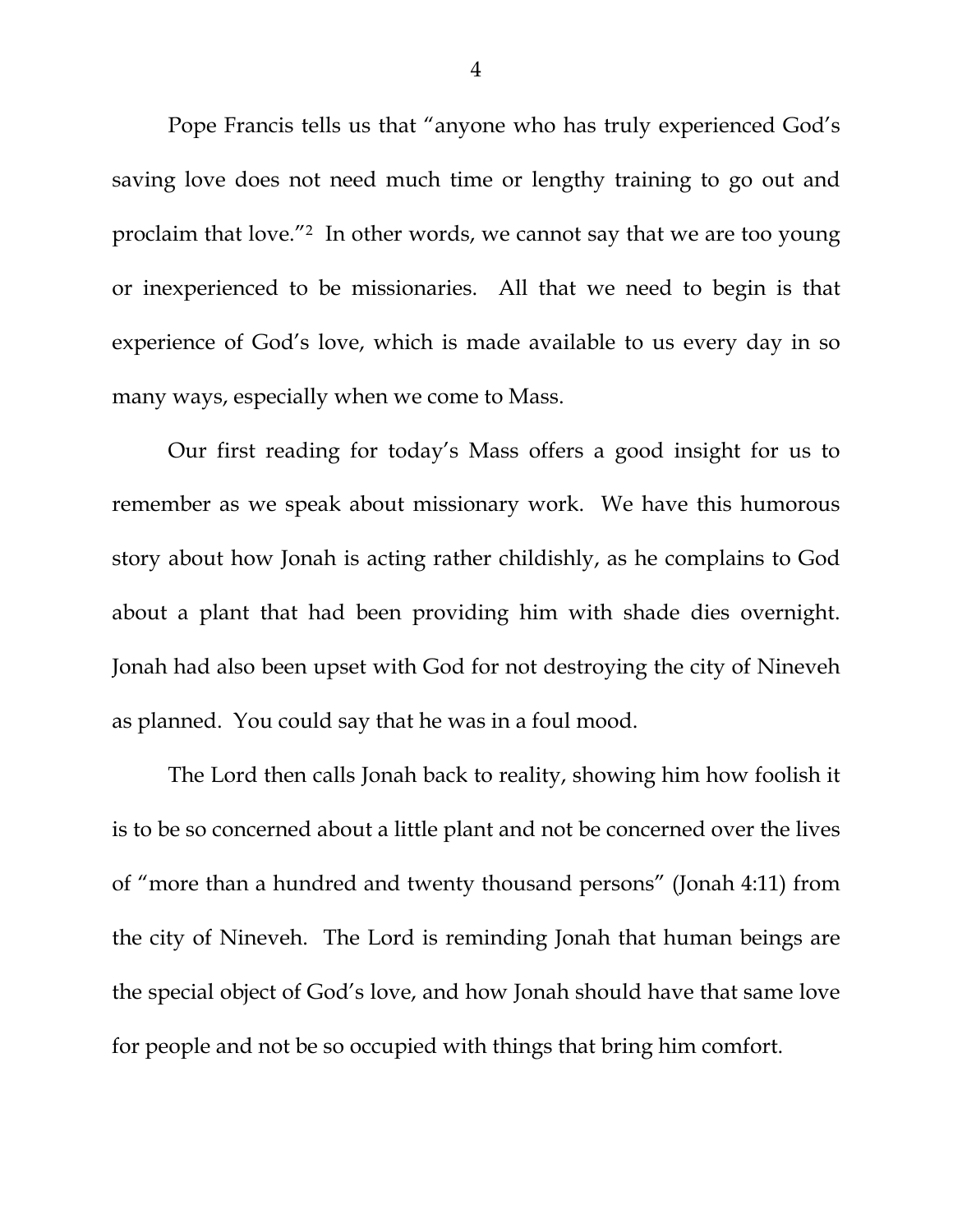This is a good lesson for us, and it is, as I said, important to understand when we talk about missions. When Jesus sent His disciples out, He sent them to people. Individual people are the reason for our mission work. We desire, as God does, for others to know the love of God and the beautiful message of our faith. Like Jonah, however, it can be easy for us to get distracted with a variety of other things, things which often leave us focused just on ourselves, our comfort, and our wants. We can be so occupied with trivial things, like our cell phones, our clothing, or our entertainment, that we fail to look around us and see so many people with whom we can share the love of God.

 As missionaries, we always need to be moving forward with our heads up, to see our brothers and sisters around us and to give them greater priority than all of those things which try to keep us turned in on ourselves and not moving forward. As I said, all of you, no matter your age, are capable of being these missionaries right now!

 A special place for you to live as missionaries is in your families and in your schools. Those are relatively safe places where you can be a little more bold in being kind, patient, obedient, and respectful. It will not always be easy, but it is the best place in which to prepare for whatever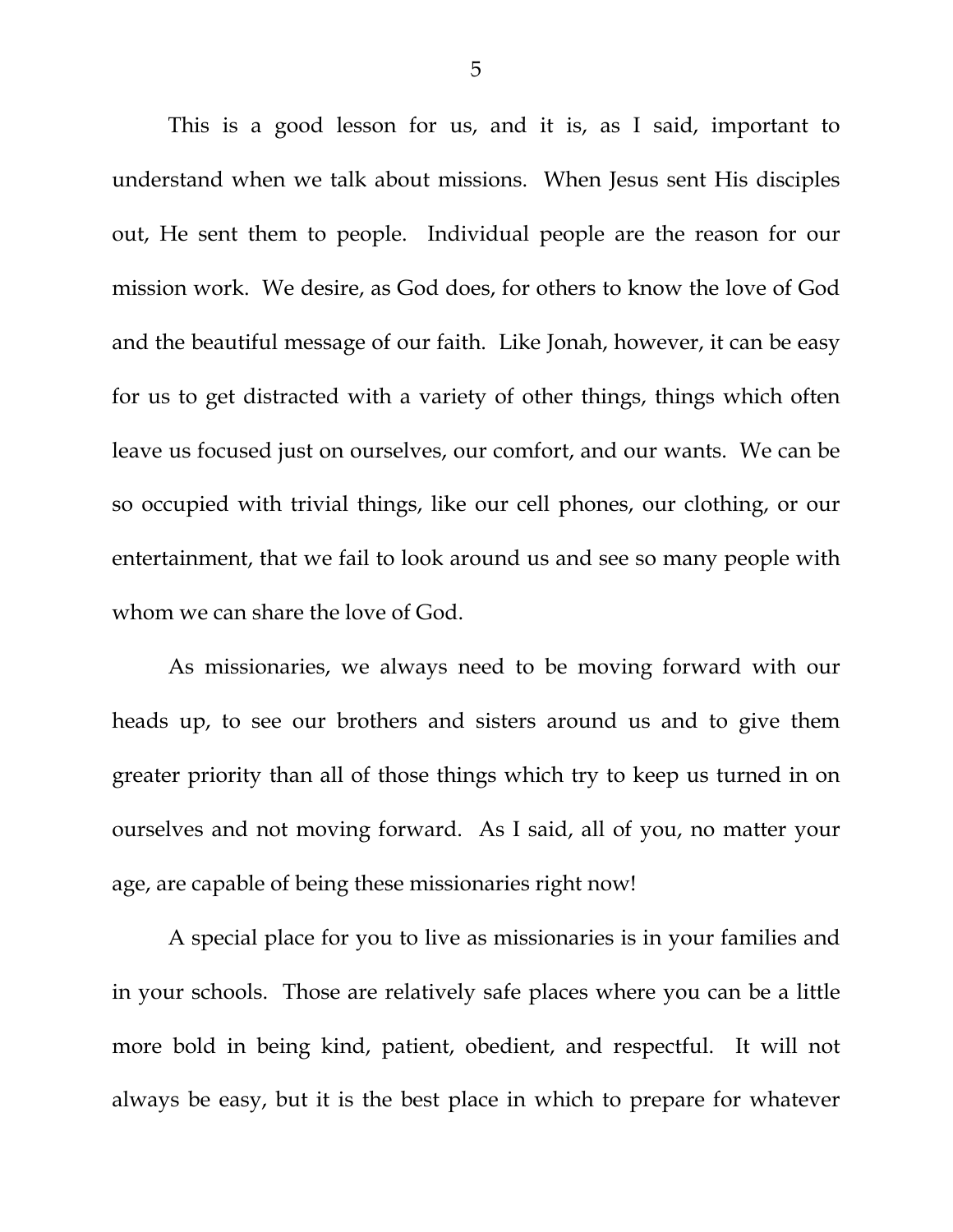form of missionary work that the Lord will call you to in the future. Whether you go off to foreign lands or have a job here in the United States, you will always be working with people and there will always be an opportunity to share the love of God with others.

The best way to prepare for your future missionary work is to engage in the missionary work that you are capable of doing right now. As you prepare to make your pledge of recommitment, keep in mind that important missionary work that you can be doing right now, and ask God for that help that He is very willing to give to you to assist you in being good missionaries of the faith.

Today, as we celebrate Our Lady of the Rosary, let us also ask Mary to teach us to see in those around us brothers and sisters united in the Lord, people with whom we desire to share God's love. She is the perfect model for us to follow, and she is our Mother who continues to pray for us so that we can remain faithful in the work that her Son has entrusted to all of us: to spread the Gospel to all people so that we can all one day be united as one family in the glory of Heaven.

May God give us this grace. Amen.

6